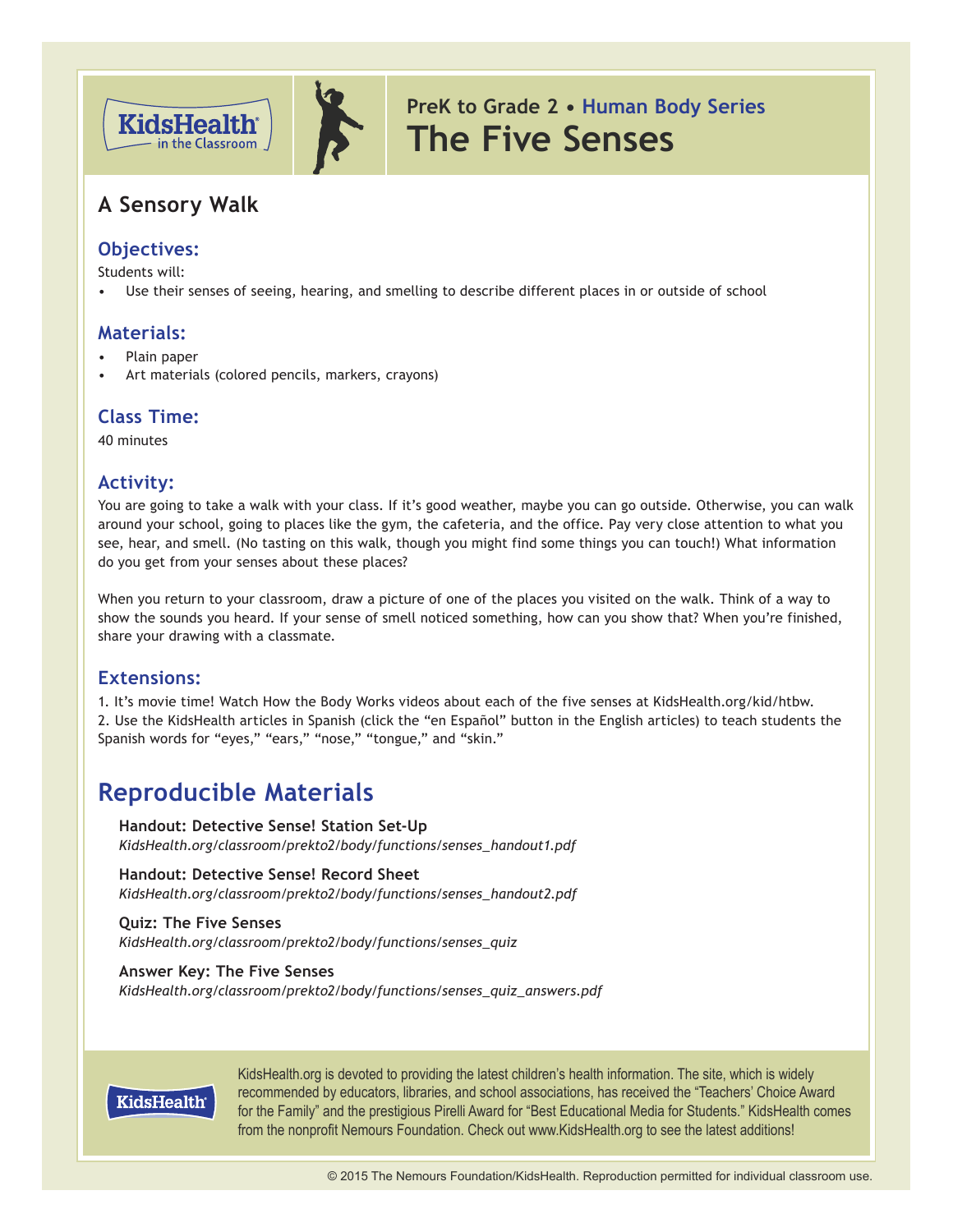

## **For Teachers: Detective Sense! Station Set-Up**

## **Seeing Station**

Make 6 or more copies of the two-columned pictures. It may be helpful to keep these copies in sheet protectors. *Three pairs of students can visit this station at the same time.*